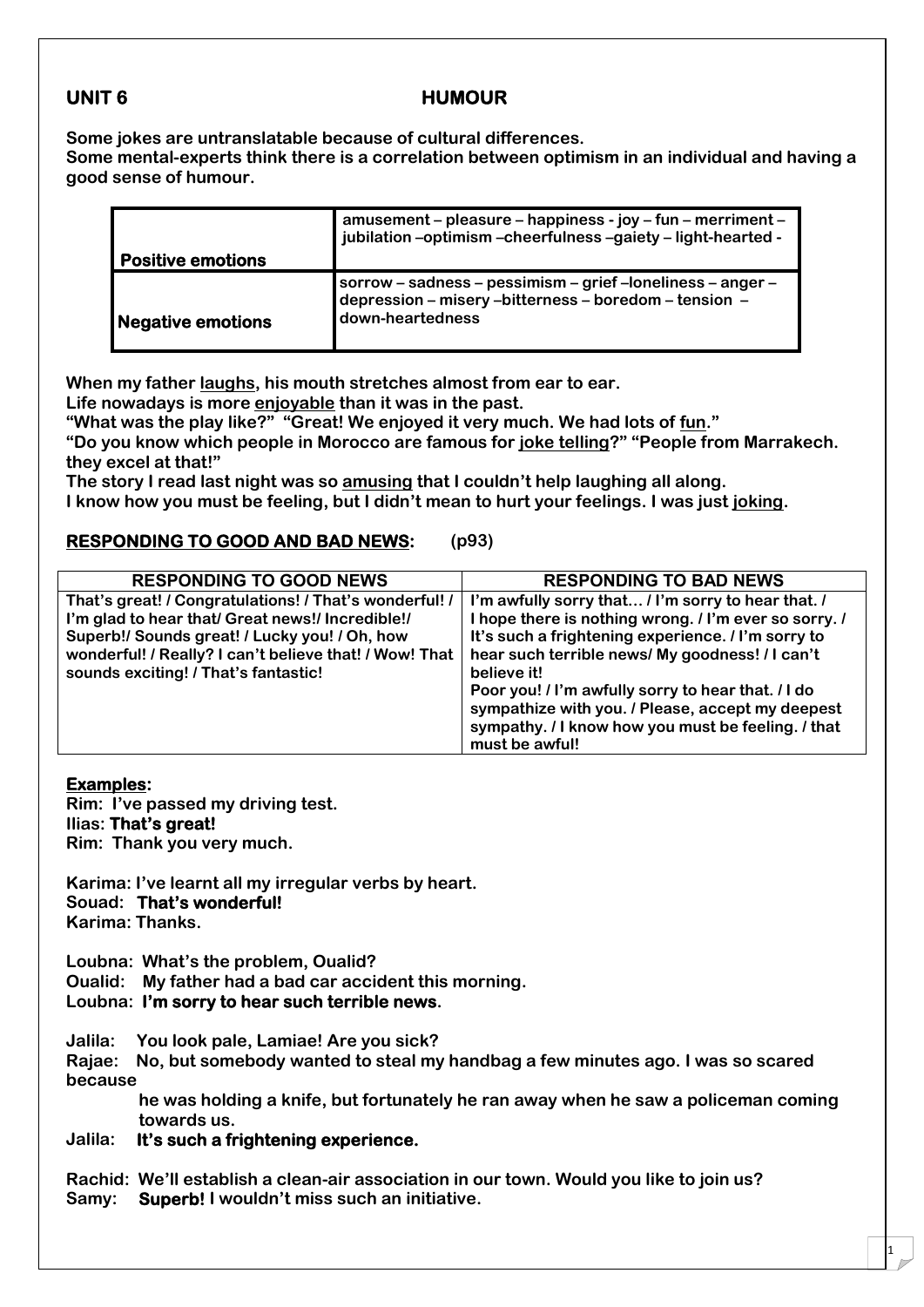**Son: Did you hear that? A new civil war has broken in central Africa.**

- **Father: My goodness! I hope it won't last for long.**
- **Son: But, the UN will send soldiers to establish order there.**

**Father: Great! They'll surely calm down things there.**

**Rachid : We'll establish a clean-air association in our town. Would you like to join us? Samy: Superb! I wouldn't miss such an initiative.**

- **Amal: What was yesterday's anti-globalisation rally like?**
- **Salim: Some angry boys clashed with the police!**
- **Amal: I can't believe it! I hope there weren't any casualties!**
- **Salim: Fortunately, there weren't.**

# **UNIT 7 CITIZENSHIP**

- **A: Who and when were the lyrics of the Moroccan National Anthem written by?**
- **B: They were written by Ali Skalli in 1970.**
- **A: Do you feel patriotic when you hear our national anthem?**
- **B: Yes, I do. I think schools should teach their students to respect their flags and anthems.**

# **FUNCTIONAL EXPRESSIONS**

| How do you feel when? |                  |  |
|-----------------------|------------------|--|
| Is having important?  | Who were theyby? |  |

**A: How do you feel when you see some African people starving?**

**B: I feel sad and very sorry for them.**

**A: Is having a lot of friends important to you?**

- **B: No, I prefer to have one or two good and intimate friends.**
- **A: Who was the Moroccan National Anthem composed by?**

**B: It was composed by Léo Morgan.**

**'Citizenship' refers to the status of being a citizen. In this sense, it has to do with certain rights and obligations that are defined by law, such as the right to vote, the obligation to pay taxes and so on.**

# **VOCABULARY (p104)**

**aware: conscious to abide by: to respect keep abreast of: stay informed about altruistic: caring about the goods of others to be proud of: to take satisfaction in We should be proud of our Moroccan cultural heritage. We should abide by all laws whether we like them or not. Ahmed is optimistic over the future of Morocco. Many people work and keep abreast of public affaires. A good citizen has to be altruistic and cooperative. All citizens should be aware of their rights and obligations.**

## **Expressing probability, ability, obligation and making deductions:** (Please see the examples on p109)

2 |

**Samir: What are you planning to do next weekend? Hamid: I may go to Ifrane to practise skiing.**

**Lotfi might continue his studies abroad. He hasn't taken a decision yet.**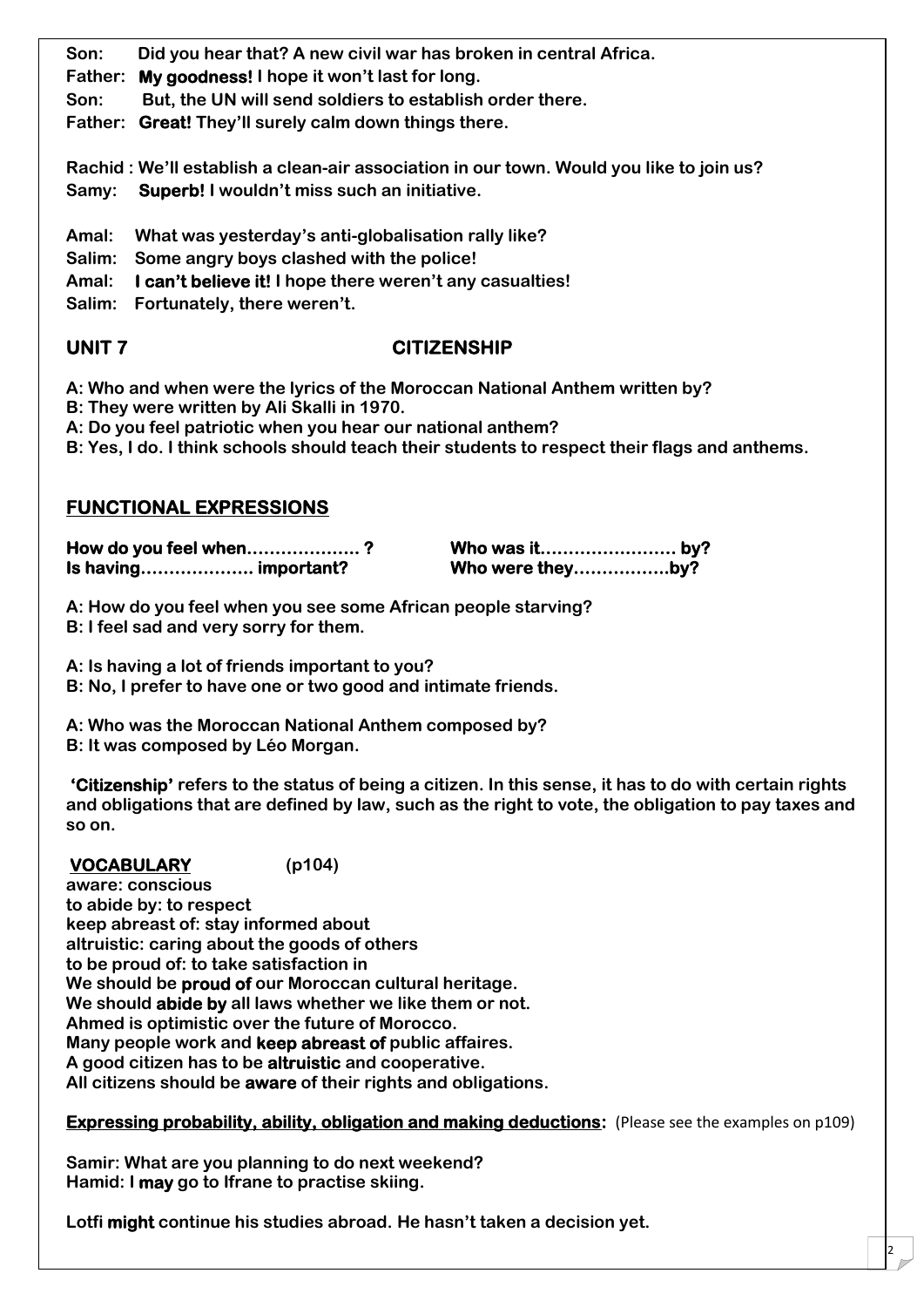**Rachid isn't at home now. He must be with his friends. We could have spent a longer time in Rabat, but we didn't. She can't have been a university student. We should have a medical check-up from time to time. When he was younger, Nabil could swim very well. Omar could have gone on a picnic with his friends. Laila had to stay at home yesterday to look after her sister's baby.**

**\*A: Where is Amal?**

**B: I don't Know for certain. She might be working on her project.**

| <b>USING AFFIXATIONS:</b> (Please see the guide on pages 111 and 11 for more examples)<br><b>Vocabulary:</b> |                               |                                     |  |  |
|--------------------------------------------------------------------------------------------------------------|-------------------------------|-------------------------------------|--|--|
| <b>PREFFIX</b>                                                                                               | <b>MEANING</b>                | <b>EXAMPLE</b>                      |  |  |
| re-                                                                                                          | do again / back               | reread - rewrite                    |  |  |
| en-                                                                                                          | make - cause to be - put into | enlarge - enrich - encircle         |  |  |
| de-                                                                                                          | remove                        | demotivate - debone                 |  |  |
| pre-                                                                                                         | before / earlier              | pretest - preplan - prehistoric     |  |  |
| post-                                                                                                        | after                         | post-war; post-graduate             |  |  |
| pro-                                                                                                         | for / in favour of            | pro-abortion - pro-American         |  |  |
| anti-                                                                                                        | against                       | anti-war - anti-nuclear weapons     |  |  |
| over-                                                                                                        | too much / excessively        | oversleep - over-populated          |  |  |
| under-                                                                                                       | not enough / too little       | underpaid - undercook - underworked |  |  |
| mis-                                                                                                         | wrongly / badly               | misunderstand - mishear             |  |  |
| self-                                                                                                        | by oneself                    | self-educated - self-sufficient     |  |  |
| non-                                                                                                         | not connected with / not      | non-governmental - non-violence     |  |  |
| ex-                                                                                                          | former                        | ex-president - ex-wife              |  |  |
| sub-                                                                                                         | under                         | submarine - subway - submarine      |  |  |
| $CO -$                                                                                                       | together / with               | co-manage - co-author               |  |  |
| $\overline{b}$ i-                                                                                            | two / twice                   | bilingual - biannual                |  |  |
| out-                                                                                                         | more than / outdo another     | outnumber - outweigh                |  |  |
| hyper-                                                                                                       | very / above / over           | hyper-critical - hyper-sensitive    |  |  |
| auto-                                                                                                        | of or by oneself / self       | autograph - autobiography           |  |  |

## **Examples:**

**Salma didn't get the job because of her inexperience in marketing.**

**It illegal to sell drugs.**

**Irregular school attendance is a bad thing.**

**I don't like dishonest people.**

**Football hooliganism is a antisocial behaviour. We should stamp it out.**

**Citizenship often implies working towards the betterment of one's community.**

**Morocco is a member of the Islamic organization.**

**In 1953 the Moroccan people did not accept the replacement of Sultan Mohammed V by the unpopular Ben Arafa, Whose reign was illegitimate.**

**Last week I read the autobiography of my favourite playwright.**

**Morocco recovered its political independence on March 2, 1956.**

**Passengers must fasten their belts before the planes take off land down.**

**The students asked the teacher to simplify the instructions for them.**

**My friend Amina decorated her bedroom beautifully.**

**The freedom of speech, democracy, collaboration and happiness are some of the values Yassine believes in.**

3

**Catchy: 1. attractive or appealing**  $\rightarrow$  **A catchy idea for a TV series.** 

- 2. easily remembered  $\rightarrow$  A song with a catchy tune.
- **3. tricky; deceptive**  $\rightarrow$  **A catchy question on an exam.**